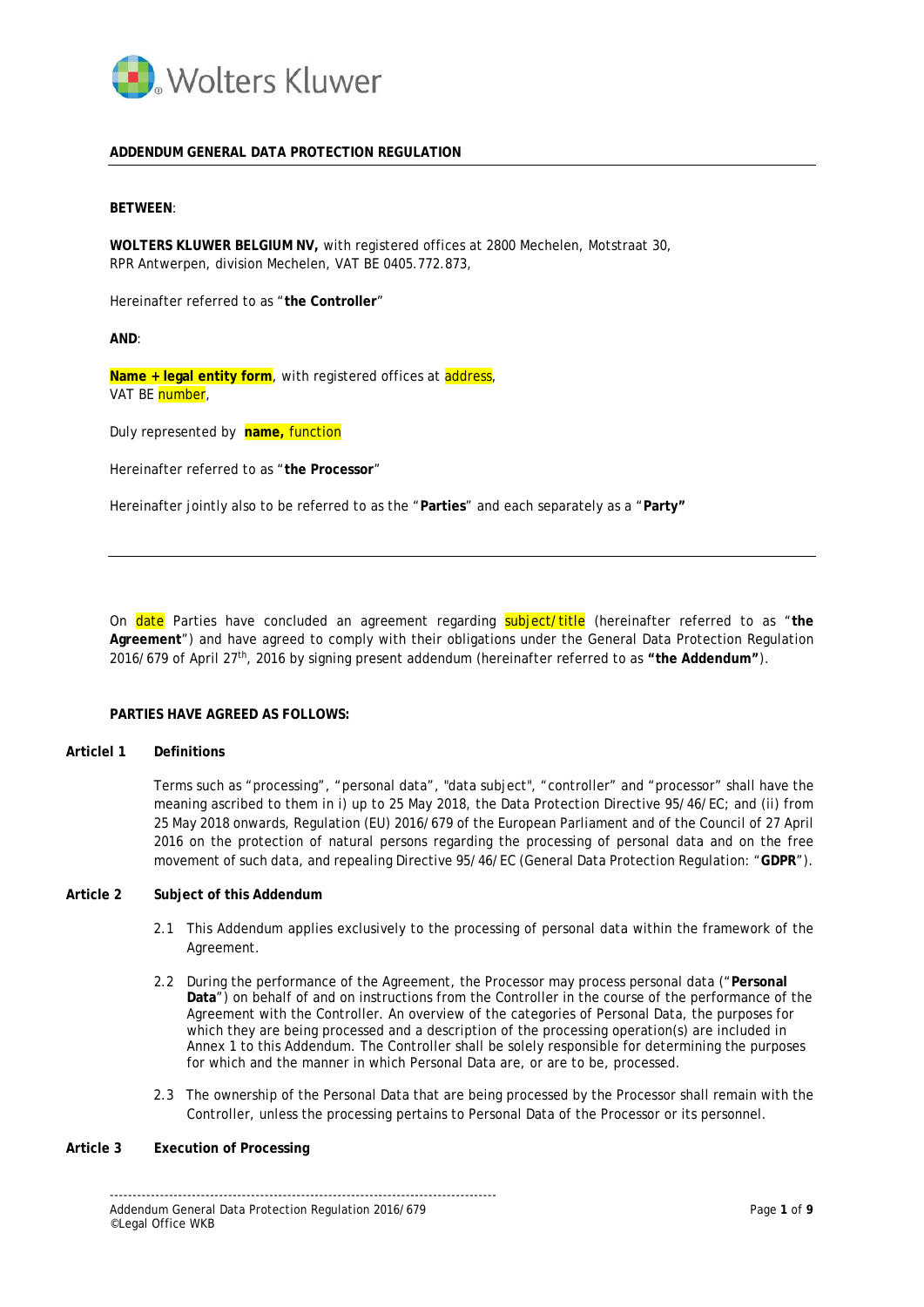

- 3.1 The Processor will act as the processor and the Controller will act as the controller.
- 3.2 The Processor warrants that it will only process the Personal Data on behalf of the Controller in a manner that is necessary for the performance of the Agreement. Other processing operations will only be executed on written instructions of the Controller or if there is a statutory requirement to do so. The Processor shall never process the Personal Data for any purposes of its own or that of others.
- 3.3 The Processor shall follow all reasonable instructions of the Controller in connection with the processing of the Personal Data in accordance with this Addendum and the Agreement. If the Processor is required to process the Personal Data as a result of EU or member state law to which the Processor is subject, the Processor shall inform the Controller of that legal requirement before processing. The Processor shall immediately inform the Controller if in its opinion instructions are in conflict with the applicable laws with regard to the processing of personal data or with the Agreement between the Parties.

The Processor shall notify the Controller immediately and in writing when the Controller or a third party on behalf of the Controller provides, transfers or makes visible Personal Data which the Processor reasonably is not allowed to receive within the framework of the Agreement or any binding legal provision, with particular attention to sensitive data (Personal Data revealing racial or ethnic origin, political opinions, religious or philosophical beliefs, or trade union membership, and the processing of genetic data, biometric data for the purpose of uniquely identifying a natural person, data concerning health, data concerning a natural person's sex life or sexual orientation or criminal convictions and offences or related security measures)

- 3.4 The Processor shall process the Personal Data demonstrably, in a proper and careful manner and in accordance with its obligations as a processor pursuant to the GDPR. The Processor shall also adhere to the stipulations that apply to the Controller pursuant to the appropriate national or local data protection laws.
- 3.5 The Parties conclude the Agreement and this Addendum in order to profit from the expertise of the Processor concerning the securing and processing of the Personal Data for the purposes set out in Annex 1 of this Addendum. The Processor will, at his own expense, implement and maintain appropriate technical and organisational measures to protect the Personal Data at all times against accidental or unlawful destruction or accidental loss, alteration, unauthorised disclosure, access, or processing. The Processor shall be allowed to use such tools as it considers necessary to pursue those purposes.
- 3.6 The Processor shall, at his own expernse, fully cooperate with the Controller to:
	- (i) allow the data subjects access to their Personal Data after approval and by order of the Controller,
	- (ii) delete or correct Personal Data or to provide Personal Data tot he data subjects in a transmittable format,
	- (iii) to process any data subject requests regarding, amongst others, objection against direct marketing, profiling for direct marketing or individual automised decision making,
	- (iv) prove that Personal Data have been deleted or corrected if they are incorrect (or, in the event that the Controller does not agree to the Personal Data being incorrect, to establish the fact that the data subject considers its Personal Data to be incorrect),
	- (v) assist the Controller with any Data Protection Impact Assessment as required by Art. 35 of the GDPR that relates to the services provided by the Processor to the Controller and the Personal Data Processed by the Processor on behalf of Controller, and
	- (vi) otherwise give the Controller the opportunity to meet its obligations under the GDPR or other applicable laws in the field of personal data processing.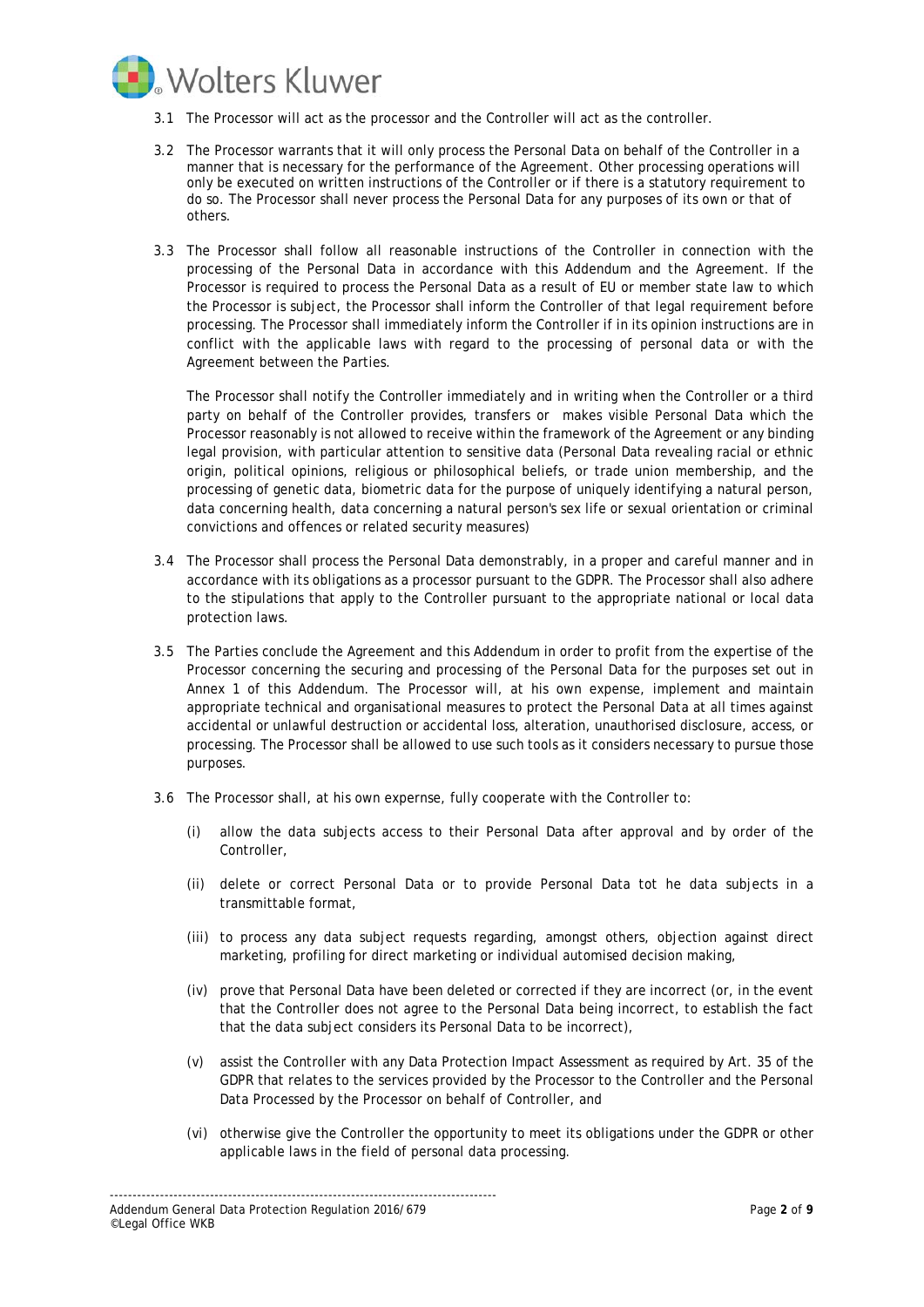

3.7 The Processor shall store and process the Personal Data concerning the Controller strictly separately from the Personal Data it processes for itself or on behalf of third parties.

# **Article 4 Data transfers**

- 4.1 The Processor shall immediately notify the contact person of the Controller as mentioned in Annex 2 of any (planned) permanent or temporary transfers of Personal Data to a country outside the European Economic Area without an adequate level of protection and shall only perform such (planned) transfers after obtaining written consent and instruction of the Controller and if all legal requirements are met.
- 4.2 Annex 1 provides a list of transfers for which the Controller grants its consent upon the conclusion of this Addendum.

The Controller shall at all times have the right to attach additional conditions to its consent to such processing. Where that consent is given it may be conditional on any export being done on the terms of a binding agreement incorporating the EU standard clauses entered into between the Controller and the Processor. The Processor agrees to accept any modifications to such standard clauses which are necessary to comply with laws applicable to such data transfer. Such binding agreement shall be without prejudice to the rights of the Controller under this Addendum.

## **Article 5 Confidentiality**

- 5.1 Without prejudice to any other contractual confidentiality obligations of the Processor, the Processor warrants that it shall treat all Personal Data as strictly confidential and that it shall inform all its employees, agents and/or approved sub-processors engaged in the processing of the Personal Data of the confidential nature of such information and of the Personal Data. The Processor shall ensure that all persons and parties have signed appropriate contractual confidentiality, data protection and data security obligations, which are at least as restrictive as this Addendum and that they will comply with the provisions of this Addendum. The Processor shall provide the Controller with copies of these agreements upon request. The Processor shall not be permitted to show, provide or otherwise make available the Personal Data to any third party, unless this is necessary or permitted pursuant to the Agreement as mentioned in Article 2 and included under Annex 1, or in the event that explicit prior written consent has been obtained from the Controller to do so.
- 5.2 The Parties shall treat all information the Processor has to provide to the Controller by virtue of Article 6 and Article 7 of this Addendum as strictly confidential.

#### **Article 6 Security & Verification of Personal Data**

- 6.1 Without prejudice to any other security standards agreed upon elsewhere by the Parties, the Processor shall demonstrably, in accordance with the current ISO/IEC 27001 standard (i.e. the standard for information security), take appropriate technical and organisational security measures, which considering the current state of the art and the accompanying costs are in accordance with the nature of the Personal Data to be processed, in order to protect the Personal Data at all times against accidental or unlawful destruction or accidental loss, alteration, unauthorized disclosure, access or unlawful processing. These measures shall include in any case:
	- a) measures to ensure that the Personal Data can be accessed only by authorized personnel who need to access the Personal Data for the purposes set forth in Annex 1 of this Addendum;
	- b) measures to protect the Personal Data against accidental or unlawful destruction, accidental loss or alteration, unauthorised or unlawful storage, processing, access or disclosure;
	- c) measures to identify vulnerabilities with regard to the processing of the Personal Data in the systems used to provide services to the Controller;
	- d) the measures agreed upon by the Parties in Annex 4.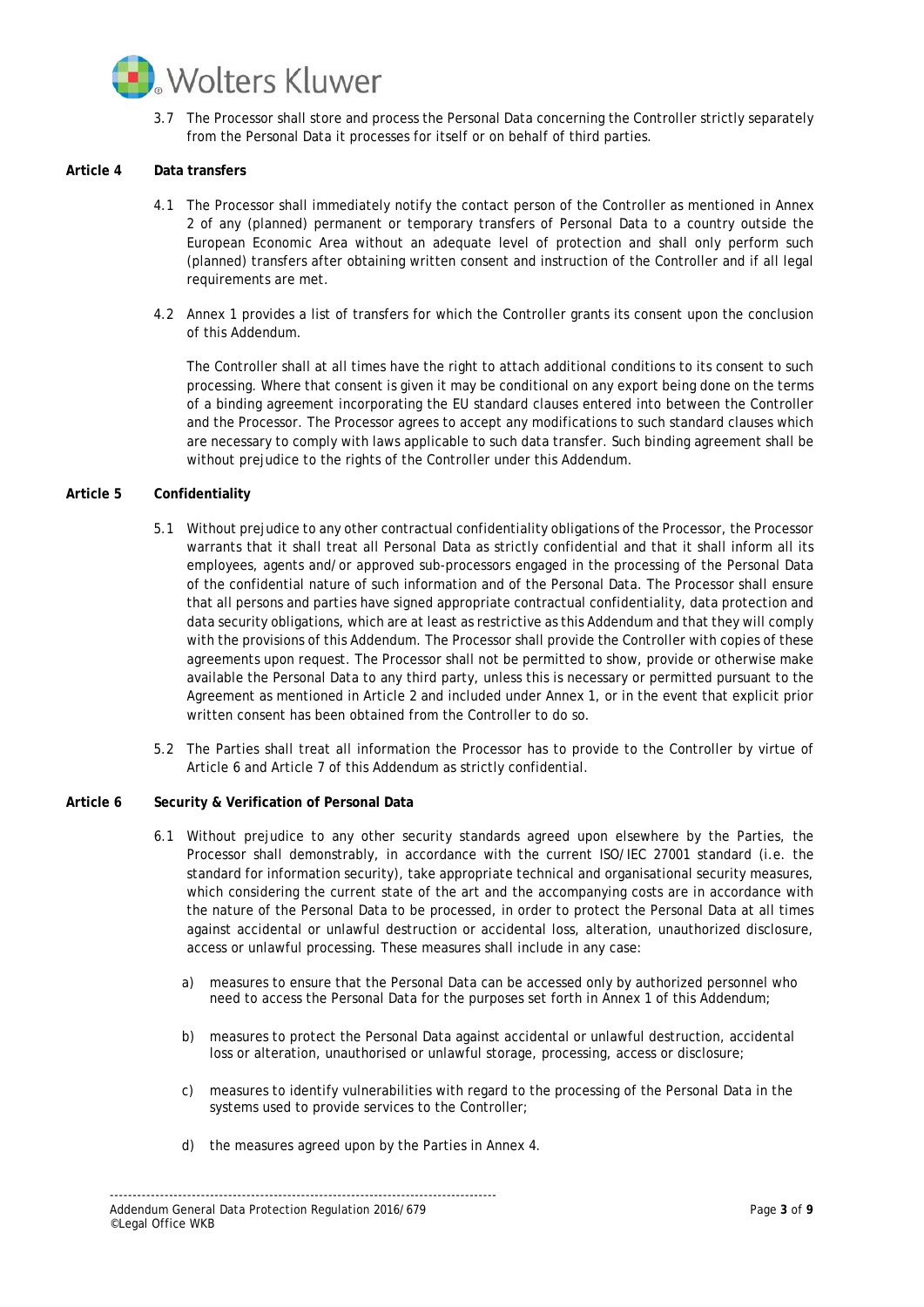

- 6.2 The Processor shall at all times have in place an appropriate, written security policy with respect to the processing of Personal Data, outlining in any case the measures as set forth in Article 4.1. At the request of the Controller, the Processor shall provide a copy of such security policy, shall demonstrate the measures it has taken pursuant to this Article 6 and shall amend its security policy in accordance with the Controller's further written instructions.
- 6.3 The Controller has the right to audit and test compliance with the measures mentioned above under the Articles 6.1 and 6.2. Such audit will be performed by an independent third party. At the request of the Controller, the Processor shall in any case give the Controller the opportunity to do this once a year at a time to be decided by the Parties in mutual consultation or, if the Controller deems this necessary as a result of (suspected) data or privacy incidents. The Processor shall duly comply with any instructions given by the Controller as a result of such monitoring to amend the security policy.
- 6.4 The Processor shall cooperate and make available to the Controller at its own costs all information requested by the Controller to demonstrate the Processor's compliance with the obligations set out in this Data Processor Agreement, in particular in respect of the inspection mentioned under Article 6.3.
- 6.5 The Controller will bear the costs for the audit, unless the audit shows that the Processor does not comply with the Addendum. In such case, the Processor bears the costs of the audit.
- 6.6 The Parties acknowledge that security requirements are constantly changing and that effective security requires frequent evaluation and regular improvements of outdated security measures. The Processor will therefore constantly evaluate the measures as implemented on the basis of this Article 4 and will tighten, supplement or improve these measures in order to keep meeting its obligations under this Article 6.
- 6.7 The Controller has the right to instruct the Processor to take additional security measures. Where an amendment to the Agreement is necessary in order to execute such an instruction, the Parties shall negotiate an amendment to the Agreement in good faith.

#### **Article 7 Monitoring, Information Obligations and Incident Management**

- 7.1 The Processor shall actively monitor for any breaches of the security measures and shall report the results of the monitoring to the Controller in accordance with this Article 7 within the terms set by law.
- 7.2 As soon as any incident with regard to the processing of the Personal Data occurs, has occurred or could occur relating to security measures, the Processor is obliged to at all times notify the Controller thereof immediately (and in any event within 24 hours) and to provide all relevant information about the nature of the incident, the risk that data have been or may be processed unlawfully and the measures that are or will be taken to resolve the incident or limit the consequences/damage as much as possible. The Processor will also specify a point of contact at the Processor who the Controller can contact about this incident. The Processor will take all reasonable steps to mitigate the effects and to minimise any damage resulting from the incident.
- 7.3 The Processor shall cooperate with the Controller at all times and shall promptly follow the instructions of the Controller, in order to enable the Controller to conduct a thorough investigation into the incident, to formulate a correct response and to take suitable further steps in respect of the incident.
- 7.4 The term "incident" shall be understood to mean in any case:
- a) a complaint or a request (for information) of a natural person with regard to the processing of the Personal Data by the Processor;
- b) an investigation into or seizure of the Personal Data by government officials, or any indication that this is about to take place;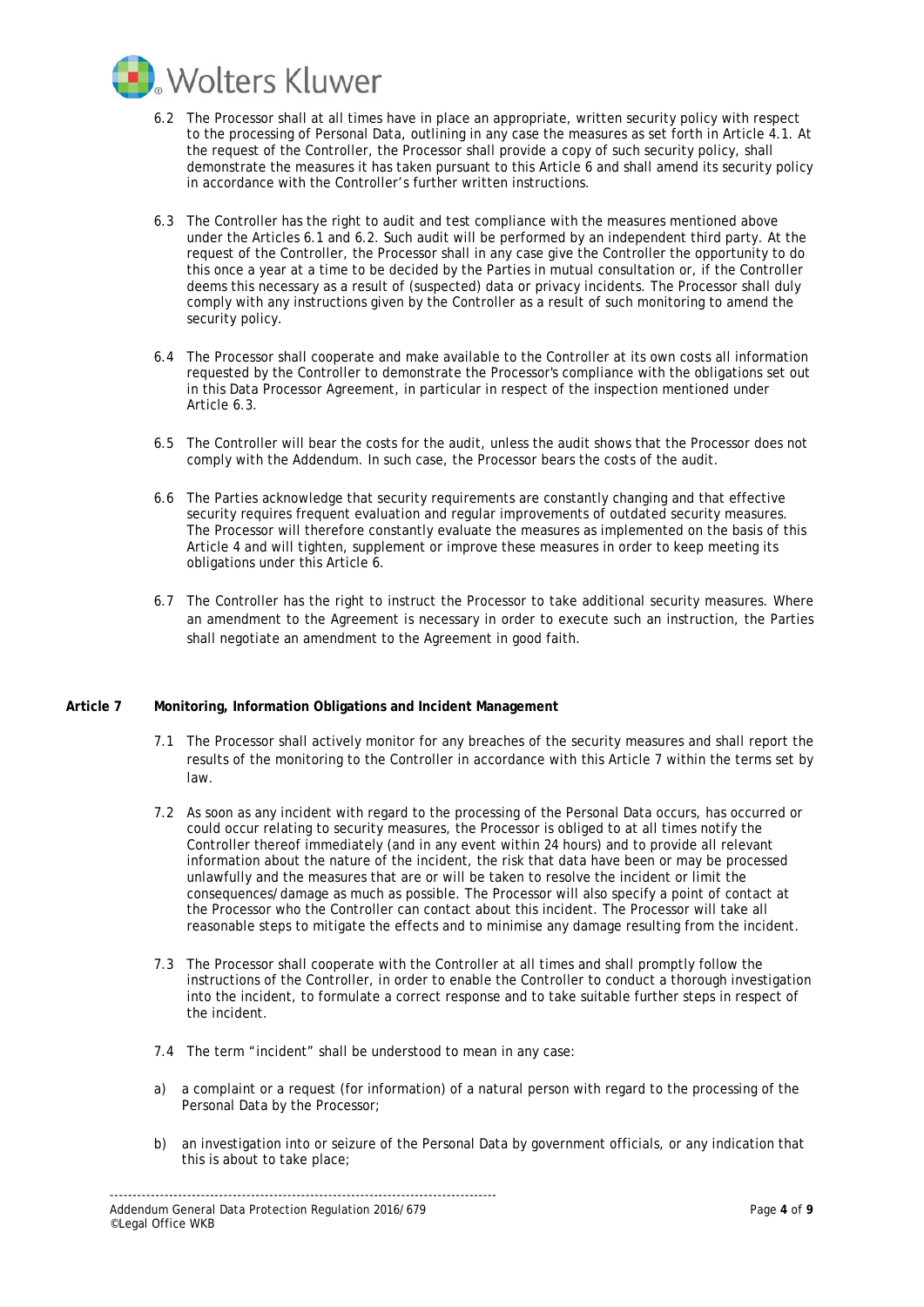

- c) any unauthorized or accidental access, processing, erasure, loss or any form of unlawful processing of the Personal Data;
- d) any breach of the security and/or confidentiality as set out in Article 32 GDPR or Articles 5 and 6 of this Data Processor Agreement, leading to the loss or any form of unlawful processing, including accidental or unlawful destruction, loss, alteration, unauthorized disclosure of, or access to, the Personal Data, or any indication of such breach having taken place or being about to take place.
- 7.5 In case of an incident as meant in Article 7.4(d), the Data Processor notifies the Data Controller within 24 hours after discovery of the incident. Such notification includes:
	- i. the nature of the incident;
	- ii. the date and time upon which the incident took place and was discovered;
	- iii. the (amount of) data subjects affected by the incident;
	- iv. which categories of Personal Data were involved with the incident; and
	- v. whether and, if so, which security measures such as encryption were taken to render the Personal Data incomprehensible or inaccessible to anyone without the authorization to access these data. The Data Controller alone may notify any public authority.
- 7.6 The Processor shall at all times have in place written procedures enabling it to provide an immediate response to the Controller about an incident, and to cooperate effectively with the Controller in addressing the incident, and shall provide the Controller with a copy of such procedures at the request of the Controller.
- 7.7 All notifications made pursuant to this Article 7 shall be addressed to the employee of the Controller specified in Annex 2 of this Addendum or, if relevant, to another employee of the Controller designated by the Controller in writing during the term of this Data Processor Agreement.
- 7.8 If this is necessary under applicable law, the Controller shall inform the data subjects, supervisory authorities and other third parties of the incidents. The Processor shall not be allowed to provide information about incidents to data subjects or other third parties, except where the Processor has a legal obligation to do so.

#### **Article 8 Use of Subcontractors**

- 8.1 The Processor shall not subcontract any of its activities as described in the Agreement to any third party (sub-processor) without the prior written consent of the Controller.
- 8.2 The Processor shall impose the same or stricter obligations on the sub-processor engaged by it as follow from this Data Processor Agreement and the law for itself, and shall monitor compliance thereof by the third party.
- 8.3 Notwithstanding the consent of the Controller for engaging a third party, the Processor shall remain fully liable towards the Controller for the consequences of subcontracting the activities to a subprocessor. The consent of the Controller for subcontracting activities to a sub-processor shall not affect the requirement of consent in accordance with Article 4.1 of this Data Processor Agreement for the deployment of sub-processors in a country outside the European Economic Area without an adequate level of protection.

# **Article 9 Liability and Indemnity**

9.1 The Processor shall indemnify the Controller and holds the Controller harmless against all claims, actions, third party claims and losses, damage or costs incurred or suffered by the Controller and arising directly or indirectly out of or occurring in connection with a breach of this Addendum by the Processor or sub-processor to meet its obligations and/or any violation by the Processor or sub-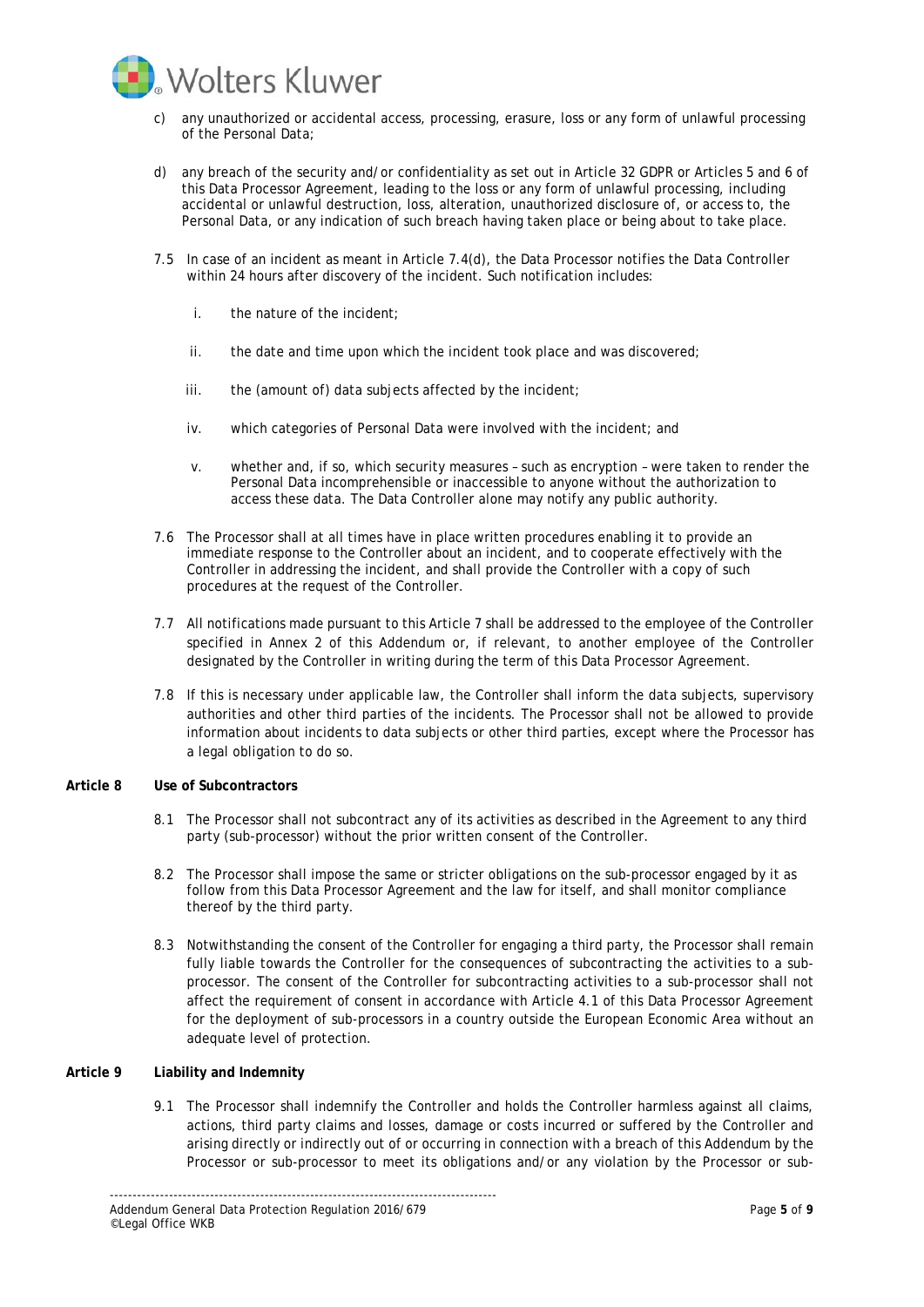

processor of applicable laws in the field of personal data processing in connection with the Annex 1 mentioned in Article 2, including, in any case, the GDPR.

### **Article 10 Term and termination**

- 10.1 This Addendum enters into force on the date of signature.
- 10.2 Termination or expiration of this Addendum shall not discharge the Data Processor from its obligations meant to survive the termination or expiration of the Addendum, including e.g. the obligations deriving from Article 5, 6, 9 and 11 of this Addendum.

### **Article 11 Retention Periods, Return and Destruction of Personal Data**

- 11.1 The Processor shall not retain the Personal Data any longer than is strictly necessary and in any case not longer than until the end of this Data Processor Agreement or, if a retention period has been agreed between the Parties, not longer than this period.
- 11.2 Upon termination of this Data Processor Agreement, or if applicable at the end of the retention periods agreed, or at the written request of the Controller, the Processor shall either immediately destroy the Personal Data or return them to the Controller, at the discretion of the Controller. At the request of the Controller, the Processor shall provide evidence of the fact that the data have been destroyed or removed. If return, destruction or removal is not possible, the Processor shall immediately notify the Controller thereof. In that case the Processor guarantees that he shall treat the Personal Data confidentially and shall no longer process them.
- 11.3 Upon the end of the Data Processor Agreement the Processor shall inform all third parties involved in the processing of the Personal Data of the termination of the Data Processor Agreement and shall guarantee that all third parties involved will destroy the Personal Data or assign them to the Controller, at the discretion of the Controller.
- 11.4 If due to technical limitations a full deletion or destruction of the Personal Data is not deemed possible, the Processor shall take all necessary measures to (i) achieve the closest possible approximation of a full and permanent deletion and/or destruction and (ii) anonymise the remaining Personal Data and render them unavailable for further processing. The Processor shall always inform the Controller in writing.

## **Article 12 Records**

- 12.1 The Processor will maintain an accurate, up-to-date written log of all processing of Personal Data performed on the Controller's behalf. The written log shall include the following information:
	- i. the categories of recipients to whom the Personal Data have been or will be disclosed;<br>ii. to the extent that Personal Data is transferred to a third party outside the European Ec
	- to the extent that Personal Data is transferred to a third party outside the European Economic Area, a list of such transfers (including the name of the relevant non- European Economic Area country and organisation), and documentation of the suitable safeguards in place for such transfers; and
	- iii. a general description of the technical and organisational security measures referred to in this Data Processor Agreement. The Processor will provide the Controller with a copy of such log upon the Controller's request.

# **Article 13 Final provisions**

- 13.1 All other provisions from the Agreement shall continue to apply without further change. In the event of any contradiction between this Addendum and the Agreement regarding privacy and data protection, this Addendum shall prevail.
- 13.2 This Addendum shall be subject to Belgian law. Any disputes arising out of or in connection with this Addendum shall exclusively be submitted to the competent courts of Brussels.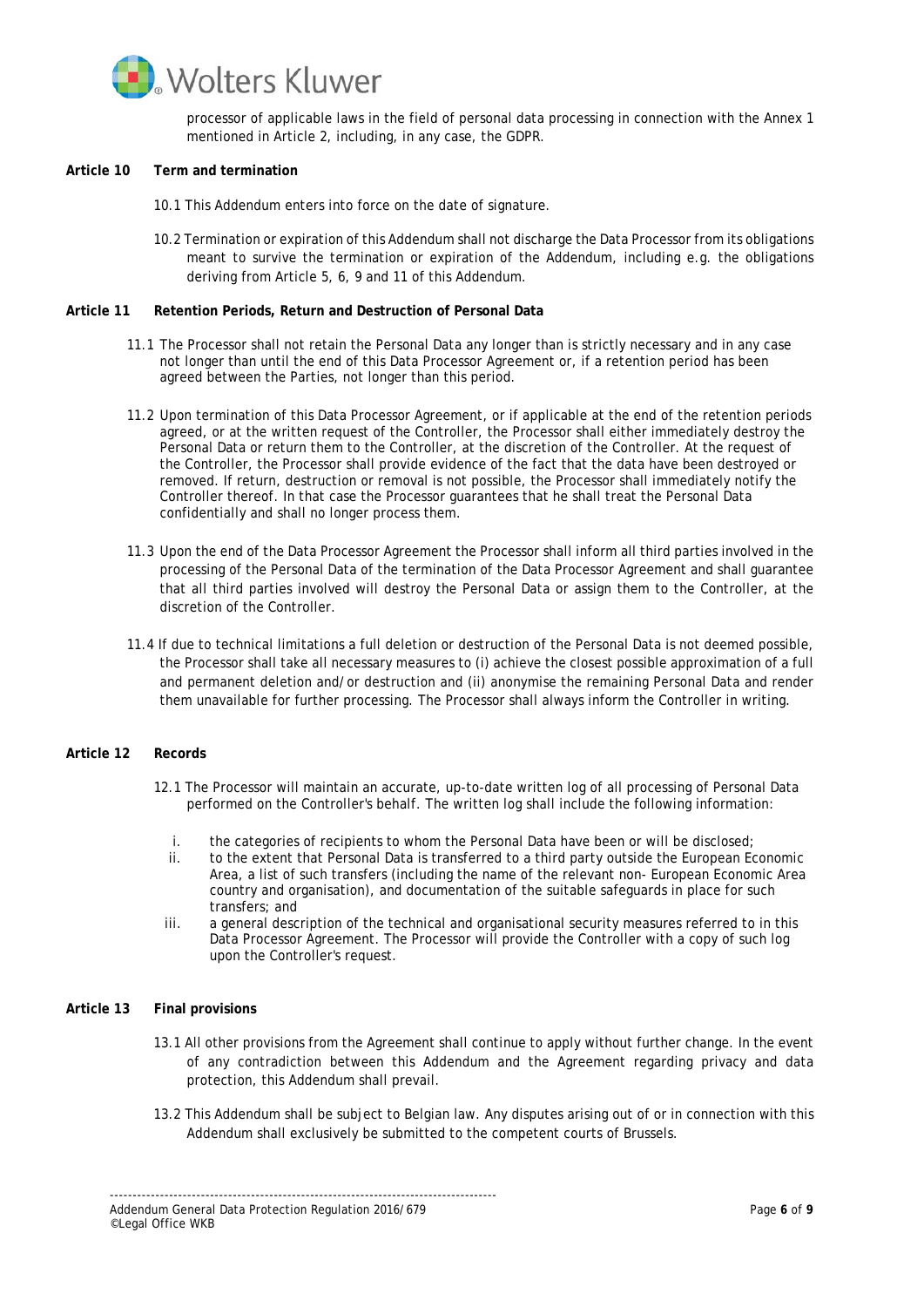

Signed at Mechelen on **............** . Each Party confirms to have received one original copy.

# **Wolters Kluwer The Processor**

Name: Title:

Annex 1 Relevant information pertaining to the Personal Data, the processing purposes and description of the processing activity/activities, security measures and data transfers. Annex 2 Contact data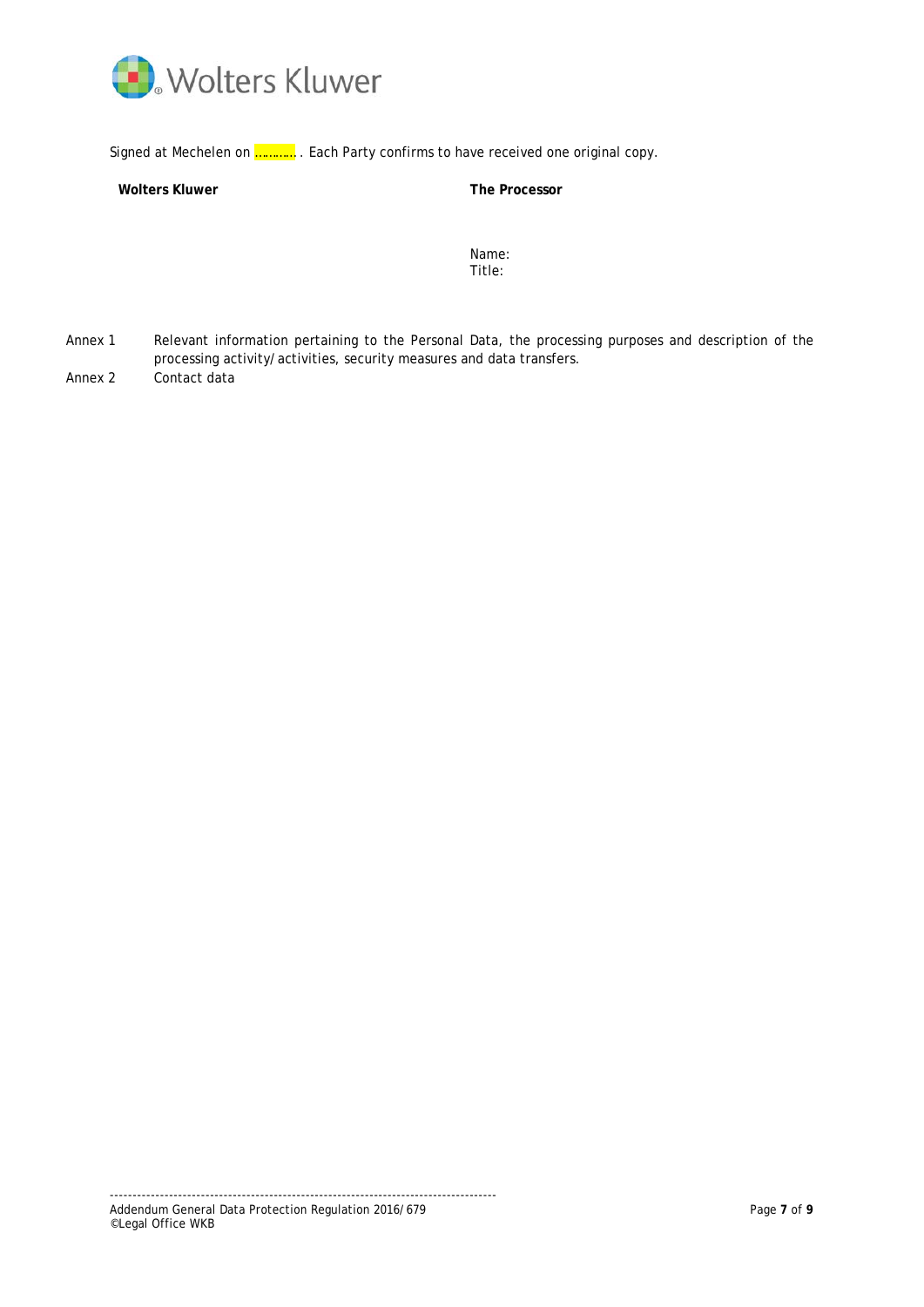

- **ANNEX 1 RELEVANT INFORMATION PERTAINING TO THE PERSONAL DATA, THE PROCESSING PURPOSES AND DESCRIPTION OF THE PROCESSING ACTIVITY/ACTIVITIES, SECURITY MEASURES AND DATA TRANSFERS**
	- 1. **Nature of the processing** *(description of the processing)*
	- 2. **Categories of Personal Data being processed**

Within the framework of this Addendum, the Processor shall solely process following categories of Personal Data:

*(Please list all types of personal data that are begin processed: for example: identification data (name, address, phone, e-mail, date of birth, license plate number, IP-address, …), identification data provided by the government (national ID number, passport number, …), contact data (address, e-mail, IP-address, IMEI, …), social status data (job title, social role, family, ...), financial information (bank account, mortgage, loan, investments, payment behavior, rating, …), educational information (diploma, certificates,…), jobrelated data (CV, current and former employers, wages, assessments, …), profile of a person, behavioral data (browser history, payment history, usage history, …), …)*

# **Special categories of Personal Data:** *(indicate if applicable)*

| $\Box$ Racial or ethnical origin          | $\Box$ Biometric data                                |
|-------------------------------------------|------------------------------------------------------|
| $\Box$ Political opinions                 | $\Box$ Health data                                   |
| $\Box$ Religious or philosophical beliefs | $\Box$ Data on sex life or sexual orientation        |
| $\Box$ Trade union membership             | $\Box$ Criminal convictions and offences and related |
| $\Box$ Genetic data                       | security measures                                    |
|                                           |                                                      |

# 3. **Categories of Data Subjects**

*(indicate of which persons Personal Data are being processed: customers of the Controller, own customers of the Processor, employees of the Processor, employees of the Controller, suppliers, consultants, authors, purchased Personal Data, Personal Data provided by a third party for free, …)*

- 4. **Purpose(s) of the Processing** *(describe the purpose(s) of the processing)*
- 5. **Retention**

Personal Data shall be processed and stored during:

6. **Security measures**

Technical and organisational measures are considered state of the art on the date of signature of this Addendum. The Processor shall evaluate all technical and organizational measures in due time, taking into account the costs of the execution, nature, scope, context and purposes of the processing and the risk involved, taking into account the probability and seriousness of the impact on the rights and freedoms of natural persons.

| Detailed technical and organisational measures:                                                                                          |  |  |
|------------------------------------------------------------------------------------------------------------------------------------------|--|--|
| Access control: buildings                                                                                                                |  |  |
| Access control: systems                                                                                                                  |  |  |
| Access control: data                                                                                                                     |  |  |
| Pseudonimisation of data                                                                                                                 |  |  |
| Encryption of data                                                                                                                       |  |  |
| Ensuring the ongoing confidentiality,<br>integrity and availability of the systems<br>and services used by the processing                |  |  |
| Capability to restore the processing and<br>access to its data in a timely manner in<br>the event of a physical or technical<br>incident |  |  |
| Process for regularly testen, assessing<br>and evaluating the effectiveness of<br>technical and organisational measures                  |  |  |